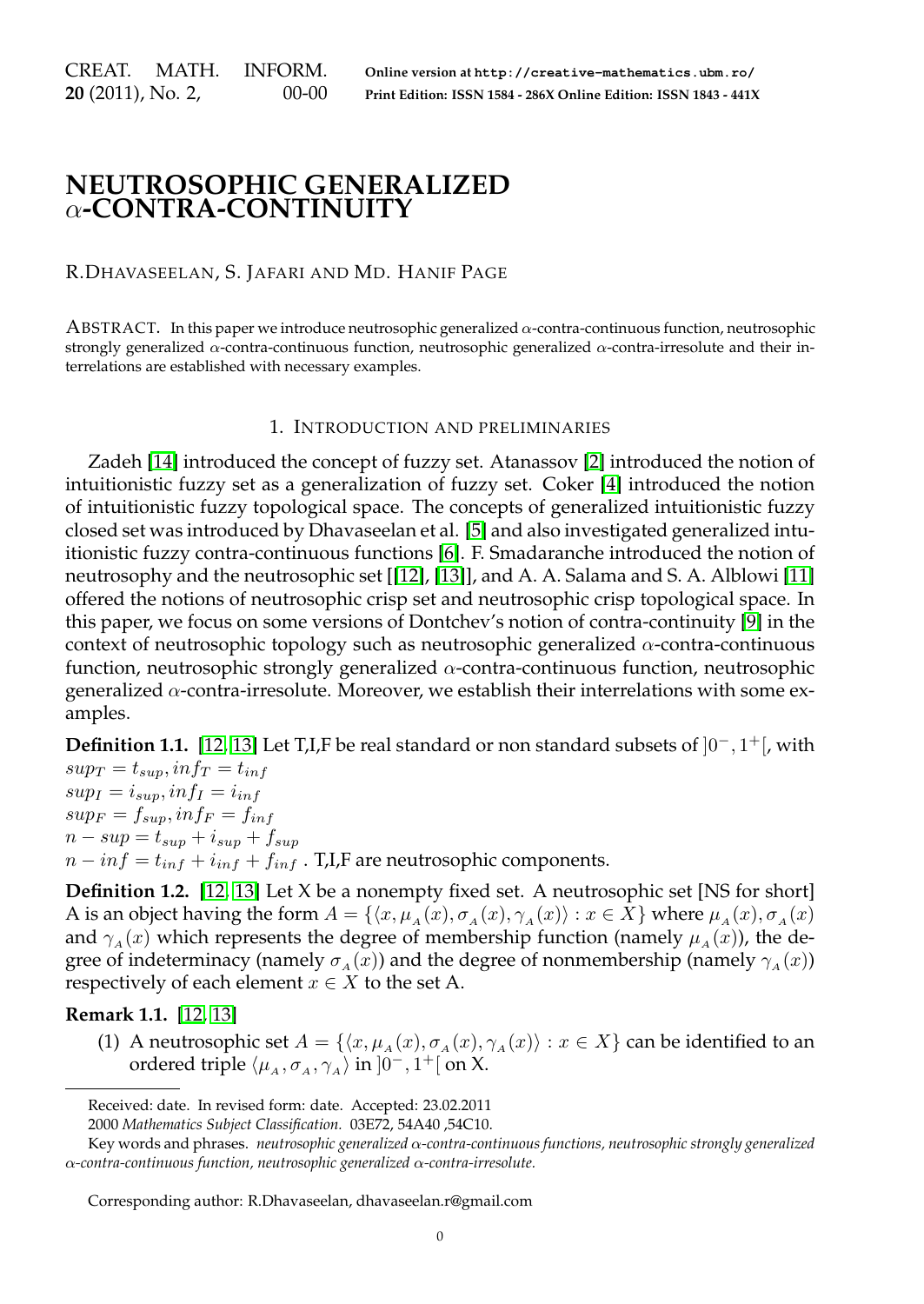(2) For the sake of simplicity, we shall use the symbol  $A = \langle \mu_A, \sigma_A, \gamma_A \rangle$  for the neutrosophic set  $A = \{ (x, \mu_A(x), \sigma_A(x), \gamma_A(x)) : x \in X \}.$ 

**Definition 1.3.** [\[11\]](#page-6-7) Let X be a nonempty set and the neutrosophic sets A and B in the form

 $A = \{\langle x, \mu_A(x), \sigma_A(x), \gamma_A(x)\rangle : x \in X\}, B = \{\langle x, \mu_B(x), \sigma_B(x), \gamma_B(x)\rangle : x \in X\}.$  Then (a)  $A \subseteq B$  iff  $\mu_A(x) \leq \mu_B(x)$ ,  $\sigma_A(x) \leq \sigma_B(x)$  and  $\gamma_A(x) \geq \gamma_B(x)$  for all  $x \in X$ ; (b)  $A = B$  iff  $A \subseteq B$  and  $B \subseteq A$ ; (c)  $\bar{A} = \{\langle x, \gamma_A(x), \sigma_A(x), \mu_A(x)\rangle : x \in X\}$ ; [Complement of A] (d)  $A \cap B = \{ \langle x, \mu_A(x) \wedge \mu_B(x), \sigma_A(x) \wedge \sigma_B(x), \gamma_A(x) \vee \gamma_B(x) \rangle : x \in X \};$ (e)  $A \cup B = \{ \langle x, \mu_A(x) \vee \mu_B(x), \sigma_A(x) \vee \sigma_B(x), \gamma_A(x) \wedge \gamma_B(x) \rangle : x \in X \};$ (f)  $[A = {\langle x, \mu_A (x), \sigma_A (x), 1 - \mu_A (x) \rangle : x \in X};$ (g)  $\langle A = {\langle x, 1 - \gamma_A(x), \sigma_A(x), \gamma_A(x) \rangle : x \in X}$ .

**Definition 1.4.** [\[11\]](#page-6-7) Let  $\{A_i : i \in J\}$  be an arbitrary family of neutrosophic sets in X. Then

(a)  $\bigcap A_i = \{ \langle x, \wedge \mu_{A_i}(x), \wedge \sigma_{A_i}(x), \vee \gamma_{A_i}(x) \rangle : x \in X \};$ (b)  $\bigcup A_i = \{ \langle x, \vee \mu_{A_i}(x), \vee \sigma_{A_i}(x), \wedge \gamma_{A_i}(x) \rangle : x \in X \}.$ 

Since our main purpose is to construct the tools for developing neutrosophic topological spaces, we must introduce the neutrosophic sets  $0<sub>N</sub>$  and  $1<sub>N</sub>$  in X as follows:

**Definition 1.5.** [\[11\]](#page-6-7)  $0_N = \{(x, 0, 0, 1) : x \in X\}$  and  $1_N = \{(x, 1, 1, 0) : x \in X\}.$ 

**Definition 1.6.** [\[7\]](#page-6-9) A neutrosophic topology (NT) on a nonempty set  $X$  is a family  $T$  of neutrosophic sets in  $X$  satisfying the following axioms:

- (i)  $0_N, 1_N \in T$ ,
- (ii)  $G_1 \cap G_2 \in T$  for any  $G_1, G_2 \in T$ ,
- (iii)  $\cup G_i \in T$  for arbitrary family  $\{G_i \mid i \in \Lambda\} \subseteq T$ .

In this case the ordered pair  $(X, T)$  or simply X is called a neutrosophic topological space (briefly NTS) and each neutrosophic set in  $T$  is called a neutrosophic open set (briefly NOS). The complement  $\overline{A}$  of a NOS A in X is called a neutrosophic closed set (briefly  $NCS$ ) in  $X$ .

**Definition 1.7.** [\[7\]](#page-6-9) Let A be a neutrosophic set in a neutrosophic topological space X. Then

 $Nint(A) = \bigcup \{G \mid G$  is a neutrosophic open set in X and  $G \subseteq A\}$  is called the neutrosophic interior of A;

 $Ncl(A) = \bigcap \{G \mid G$  is a neutrosophic closed set in X and  $G \supseteq A\}$  is called the neutrosophic closure of A.

**Definition 1.8.** [\[8\]](#page-6-10) Let  $(X, T)$  and  $(Y, S)$  be any two neutrosophic topological spaces.

(i) A function  $f : (X,T) \to (Y,S)$  is called neutrosophic contra-continuous if the inverse image of every neutrosophic open set in  $(Y, S)$  is a neutrosophic closed set in  $(X, T)$ .

Equivalently if the inverse image of every neutrosophic closed set in  $(Y, S)$  is a neutrosophic open set in  $(X, T)$ .

(ii) A function  $f : (X,T) \to (Y,S)$  is called generalized neutrosophic contra-continuous if the inverse image of every neutrosophic open set in  $(Y, S)$  is a generalized neutrosophic closed set in  $(X, T)$ .

Equivalently if the inverse image of every neutrosophic closed set in  $(Y, S)$  is a generalized neutrosophic open set in  $(X, T)$ .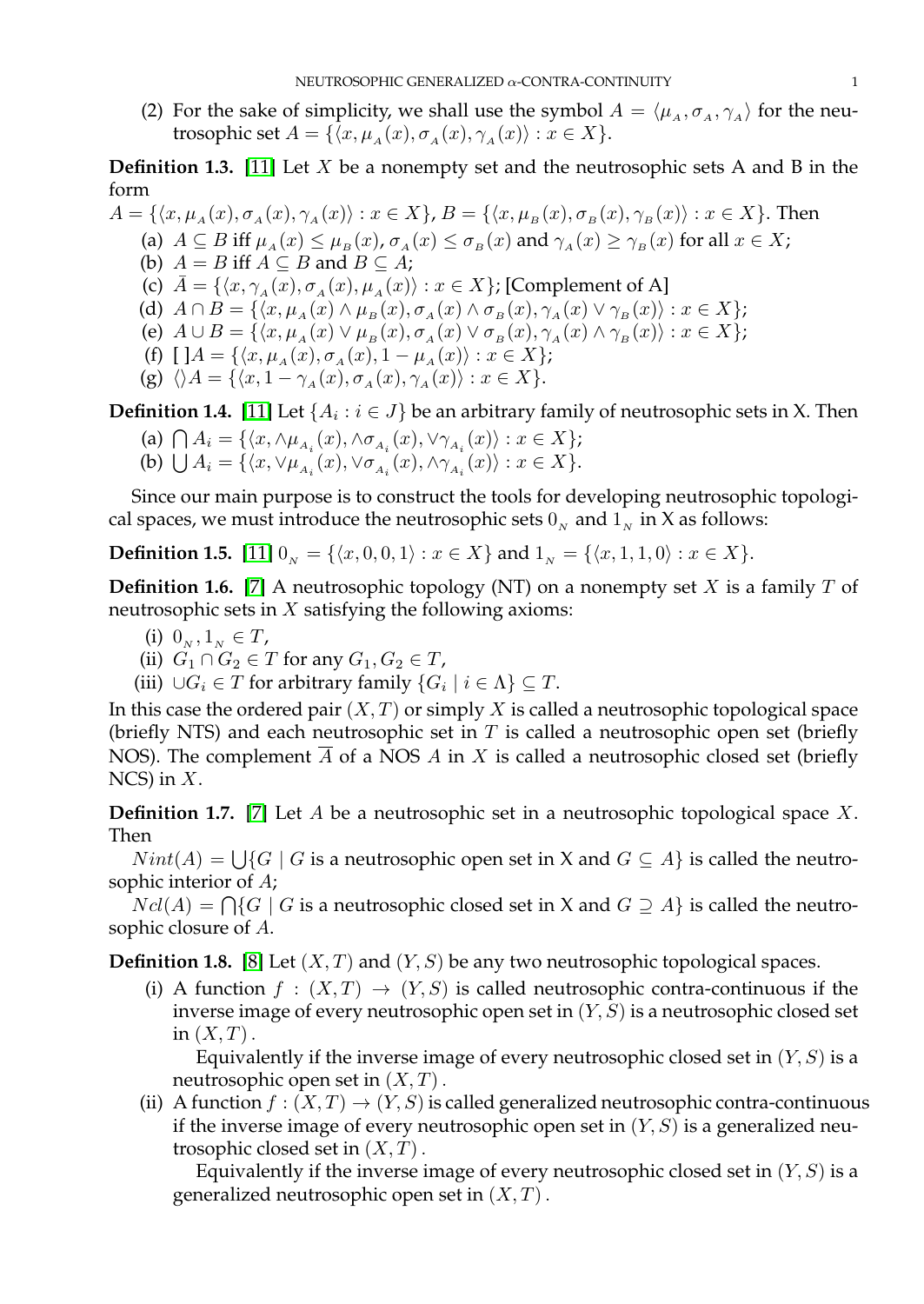**Definition 1.9.** [\[1\]](#page-6-11) Let f be a function from a neutrosophic topological spaces  $(X, T)$  and  $(Y, S)$ . Then f is called

- (i) a neutrosophic open function if  $f(A)$  is a neutrosophic open set in Y for every neutrosophic open set A in X.
- (ii) a neutrosophic  $\alpha$ -open function if  $f(A)$  is a neutrosophic  $\alpha$ -open set in Y for every neutrosophic open set A in X.
- (iii) a neutrosophic preopen function if  $f(A)$  is a neutrosophic preopen set in Y for every neutrosophic open set A in X.
- (iv) a neutrosophic semiopen function if  $f(A)$  is a neutrosophic semiopen set in Y for every neutrosophic open set A in X.
	- 2. NEUTROSOPHIC GENERALIZED α-CONTRA-CONTINUOUS FUNCTION

In this section we introduce neutrosophic generalized  $\alpha$ -contra-continuous function and studied some of its properties.

**Definition 2.1.** A neutrosophic set A in  $(X, T)$  is said to be a neutrosophic generalized alpha-closed set if  $N\alpha cl(A) \subseteq U$  whenever  $A \subseteq U$  and U is a neutrosophic  $\alpha$  open set in  $(X, T)$ .

**Definition 2.2.** A function  $f : (X,T) \to (Y,S)$  is called a neutrosophic generalized  $\alpha$ contra-continuous if  $f^{-1}(B)$  is a neutrosophic generalized  $\alpha$ -closed set in  $(X,T)$  for every neutrosophic open set B in  $(Y, S)$ 

**Definition 2.3.** A function  $f : (X,T) \to (Y,S)$  is called a neutrosophic strongly generalized  $\alpha$ - continuous if  $f^{-1}(B)$  is a neutrosophic open set in  $(X,T)$  for every neutrosophic generalized  $α$ -open set B in  $(Y, S)$ 

**Definition 2.4.** A function  $f : (X,T) \rightarrow (Y,S)$  is called a neutrosophic strongly generalized  $\alpha$ -contra-continuous if  $f^{-1}(B)$  is a neutrosophic closed set in  $(X,T)$  for every neutrosophic generalized  $\alpha$ -open set B in  $(Y, S)$ 

**Definition 2.5.** A function  $f : (X,T) \rightarrow (Y,S)$  is called a neutrosophic generalized  $\alpha$ contra-irresolute if  $f^{-1}(B)$  is a neutrosophic generalized  $\alpha$ -closed set in  $(X,T)$  for every neutrosophic generalized  $\alpha$ -open set B in  $(Y, S)$ 

<span id="page-2-0"></span>**Proposition 2.1.** For any two neutrosophic topological spaces  $(X, T)$  and  $(Y, S)$ , if f:  $(X, T) \rightarrow (Y, S)$  is a neutrosophic contra-continuous function then f is a neutrosophic generalized  $\alpha$ -contra-continuous function.

*Proof.* Let B be a neutrosophic open set in  $(Y, S)$ . Since f is a neutrosophic contra-continuous function,  $f^{-1}(B)$  is a neutrosophic closed set in  $(X, T)$ . Since every neutrosophic closed set is a neutrosophic generalized  $\alpha$ -closed set,  $f^{-1}(B)$  is a neutrosophic generalized  $\alpha$ closed set in  $(X, T)$ . Hence f is a neutrosophic generalized  $\alpha$ -contra-continuous func- $\Box$ 

The converse of Proposition [2.1](#page-2-0) need not be true as shown in Example [2.1.](#page-2-1)

<span id="page-2-1"></span>**Example 2.1.** Let  $X = \{a, b\}$ . Define the neutrosophic sets  $G_1$  and  $G_2$  in X as follows:  $G_1 = \langle x,(0.6, 0.6, 0.6), (0.4, 0.4, 0.4)\rangle$  and  $G_2 = \langle x,(0.2, 0.2, 0.3), (0.8, 0.8, 0.7)\rangle$ . Then the families  $T = \{0_N, 1_N, G_1\}$  and  $S = \{0_N, 1_N, G_2\}$  are neutrosophic topologies on X. Define a function  $f : (X,T) \to (Y,S)$  as follow  $f(a) = a, f(b) = b$ . Then f is a neutrosophic generalized  $\alpha$ -contra-continuous function, but  $f^{-1}(G_2)$  is not a neutrosophic closed set in  $(X, T)$ . Hence f is not a neutrosophic contra-continuous function.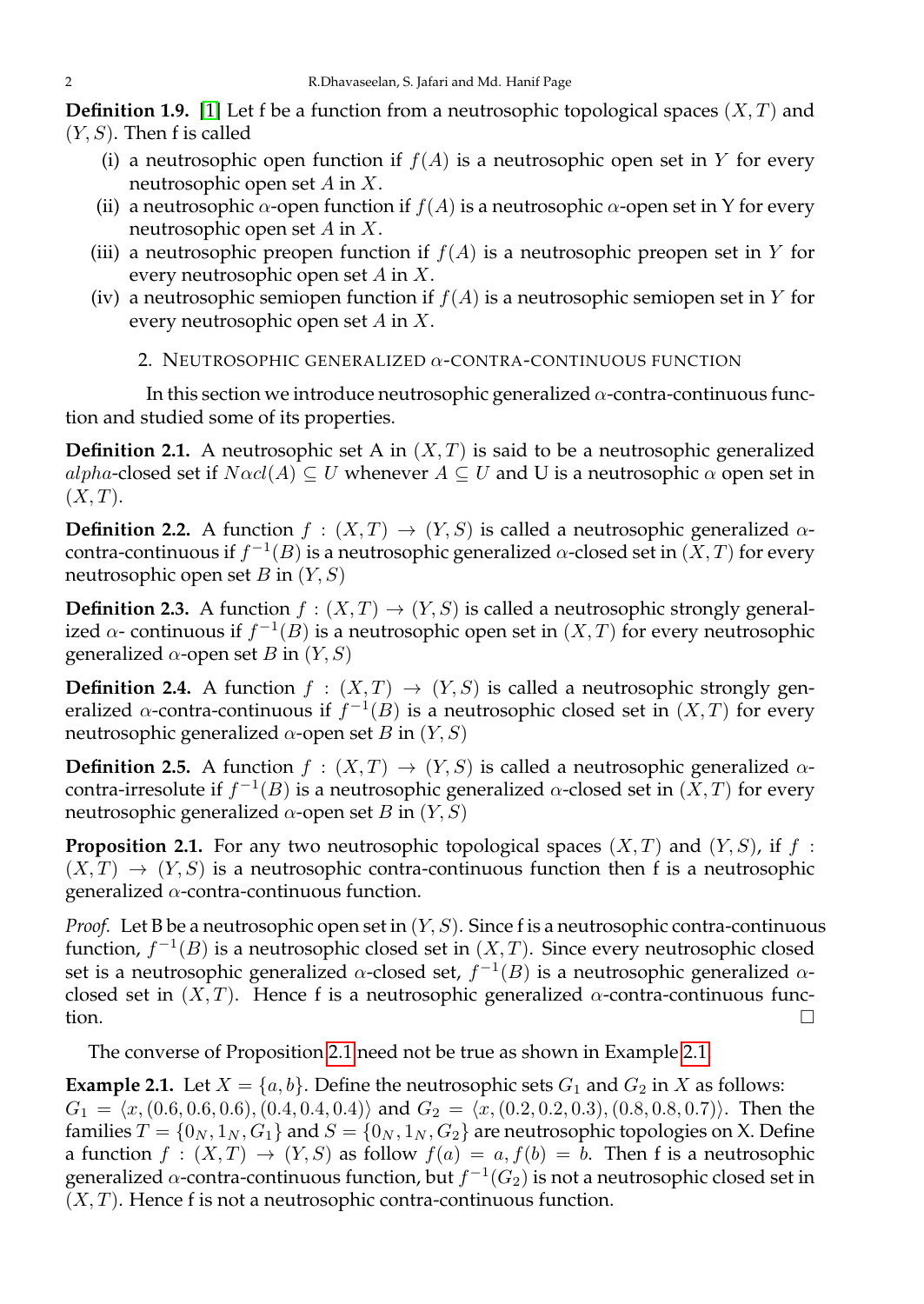<span id="page-3-0"></span>**Proposition 2.2.** For any two neutrosophic topological spaces  $(X, T)$  and  $(Y, S)$ , if f:  $(X, T) \rightarrow (Y, S)$  is a neutrosophic  $\alpha$ -contra-continuous function then f is a neutrosophic generalized  $\alpha$ -contra-continuous function.

*Proof.* Let B be a neutrosophic open set in  $(Y, S)$ . Since f is a neutrosophic  $\alpha$ -contracontinuous function,  $f^{-1}(B)$  is a neutrosophic  $\alpha$ -closed set in  $(X,T).$  Since every neutrosophic  $\alpha$ -closed set is a neutrosophic generalized  $\alpha$ -closed set,  $f^{-1}(B)$  is a neutrosophic generalized  $\alpha$ -closed set in  $(X, T)$ . Hence f is a neutrosophic generalized  $\alpha$ -contracontinuous function.

The converse of Proposition [2.2](#page-3-0) need not be true as shown in Example [2.2.](#page-3-1)

<span id="page-3-1"></span>**Example 2.2.** Let  $X = \{a, b\}$ . Define the neutrosophic sets  $G_1$  and  $G_2$  in X as follows:  $G_1 = \langle x,(0.5, 0.5, 0.5), (0.5, 0.5, 0.5)\rangle$  and  $G_2 = \langle x,(0.4, 0.4, 0.4), (0.6, 0.6, 0.6)\rangle$ . Then the families  $T = \{0_N, 1_N, G_1\}$  and  $S = \{0_N, 1_N, G_2\}$  are neutrosophic topologies on X. Define a function  $f : (X,T) \to (Y,S)$  as follow  $f(a) = a, f(b) = b$ . Then f is a neutrosophic generalized  $\alpha$ -contra-continuous function, but  $f^{-1}(G_2)$  is not a neutrosophic  $\alpha$ -closed set in  $(X, T)$ . Hence f is not a neutrosophic  $\alpha$ -contra-continuous function.

<span id="page-3-2"></span>**Proposition 2.3.** For any two neutrosophic topological spaces  $(X, T)$  and  $(Y, S)$ , if f:  $(X, T) \rightarrow (Y, S)$  is a neutrosophic strongly generalized  $\alpha$ -contra-continuous function then f is a neutrosophic generalized  $\alpha$ -contra-continuous function.

*Proof.* Let B be a neutrosophic open set in  $(Y, S)$ . Every neutrosophic open set is a neutrosophic generalized  $\alpha$ -open set. Now, B is a neutrosophic generalized  $\alpha$ -open set in  $(Y, S)$ . Since f is a neutrosophic strongly generalized  $\alpha$ -contra continuous function,  $f^{-1}(B)$  is a neutrosophic closed set in  $(X, T)$ . Since every neutrosophic closed set is a neutrosophic generalized  $\alpha$ -closed set,  $f^{-1}(B)$  is a neutrosophic generalized  $\alpha$ -closed set in  $(X,T)$ . Hence f is a neutrosophic generalized  $\alpha$ -contra-continuous function.

The converse of Proposition [2.3](#page-3-2) need not be true as shown in Example [2.3.](#page-3-3)

<span id="page-3-3"></span>**Example 2.3.** Let  $X = \{a, b\}$ . Define the neutrosophic sets  $G_1$  and  $G_2$  in X as follows:  $G_1 = \langle x,(0.4, 0.4, 0.4), (0.3, 0.3, 0.3)\rangle$  and  $G_2 = \langle x,(0.2, 0.2, 0.3), (0.8, 0.8, 0.7)\rangle$ . Then the families  $T = \{0_N, 1_N, G_1\}$  and  $S = \{0_N, 1_N, G_2\}$  are neutrosophic topologies on X. Define a function  $f : (X,T) \to (Y,S)$  as follow  $f(a) = a, f(b) = b$ . Then f is a neutrosophic generalized  $\alpha$ -contra-continuous function. Let  $A = \langle x,(0.4, 0.4, 0.4), (0.6, 0.6, 0.6) \rangle$  is a neutrosophic generalized  $\alpha$ -open set in  $(X,T)$ , but  $f^{-1}(A)$  is not a neutrosophic closed set in  $(X, T)$ . Hence f is not a neutrosophic strongly generalized  $\alpha$ -contra-continuous function.

<span id="page-3-4"></span>**Proposition 2.4.** For any two neutrosophic topological spaces  $(X, T)$  and  $(Y, S)$ , if f:  $(X, T) \rightarrow (Y, S)$  is a neutrosophic strongly generalized  $\alpha$ -contra-continuous function then f is a neutrosophic contra-continuous function.

*Proof.* Let B be a neutrosophic open set in  $(Y, S)$ . Every neutrosophic open set is a neutrosophic generalized  $\alpha$ -open set. Now, B is a neutrosophic generalized  $\alpha$ -open set in  $(Y, S)$ . Since f is a neutrosophic strongly generalized  $\alpha$ -contra-continuous function,  $f^{-1}(B)$  is a neutrosophic closed set in  $(X, T)$ . Hence f is a neutrosophic contra-continuous func- $\Box$ 

The converse of Proposition [2.4](#page-3-4) need not be true as shown in Example [2.4.](#page-4-0)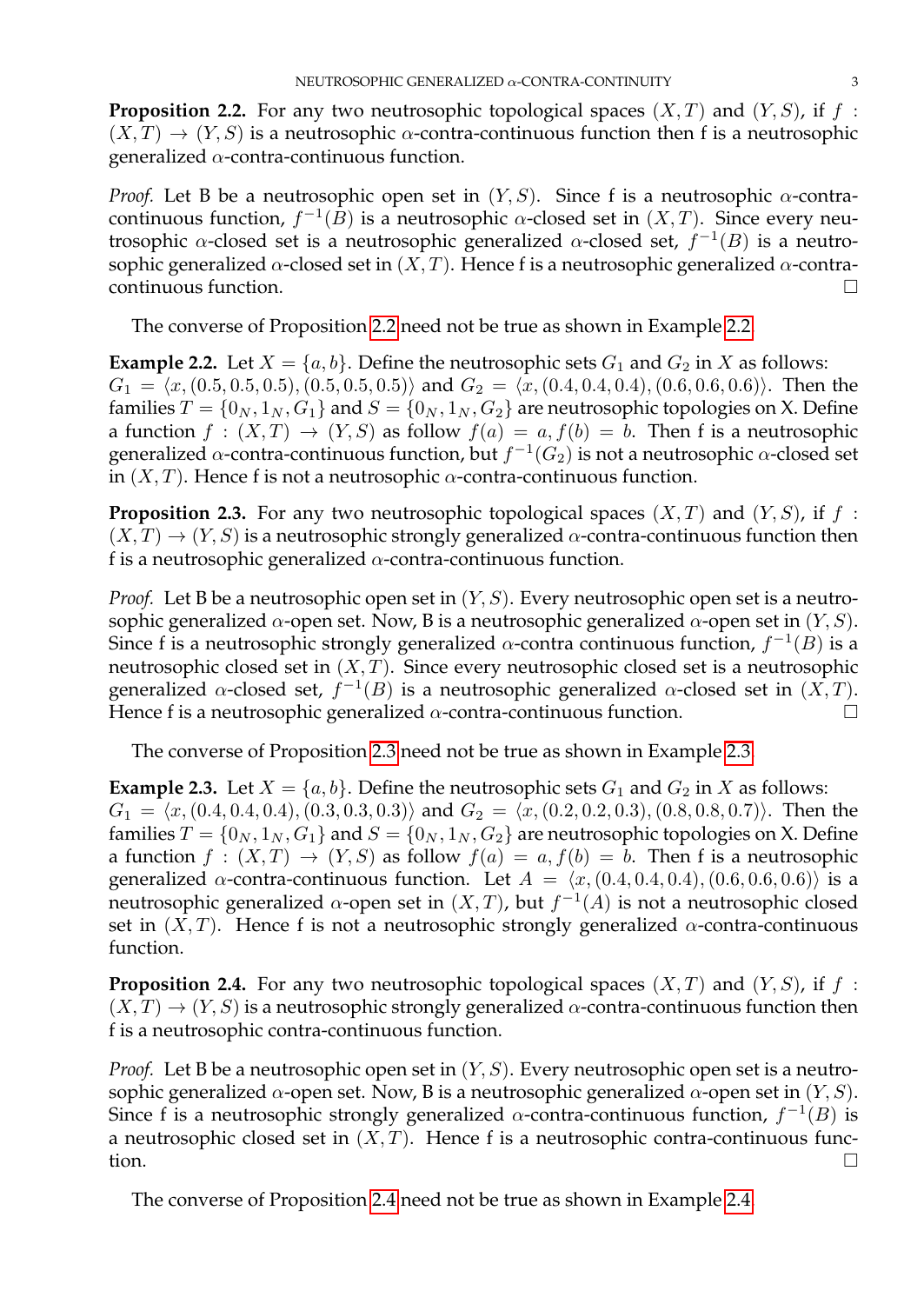<span id="page-4-0"></span>**Example 2.4.** Let  $X = \{a, b\}$ . Define the neutrosophic sets  $G_1$  and  $G_2$  in X as follows:  $G_1 = \langle x,(0.3, 0.3, 0.3), (0.7, 0.7, 0.7)\rangle$  and  $G_2 = \langle x,(0.7, 0.7, 0.7), (0.3, 0.3, 0.3)\rangle$ . Then the families  $T = \{0_N, 1_N, G_1\}$  and  $S = \{0_N, 1_N, G_2\}$  are neutrosophic topologies on X. Define a function  $f : (X,T) \to (Y,S)$  as follow  $f(a) = a, f(b) = b$ . Then f is a neutrosophic contra continuous function. Let  $A = \langle x,(0.35, 0.35, 0.4), (0.5, 0.5, 0.6)\rangle$  is a neutrosophic generalized  $\alpha$ -closed set in  $(X,T)$ , but  $f^{-1}(A)$  is not a neutrosophic open set in  $(X,T)$ . Hence f is not a neutrosophic strongly generalized  $\alpha$ -contra-continuous function.

## INTERRELATIONS

From the above results proved, we have a diagram of implications as shown below.

In the diagram,  $\overline{A}$ ,  $\overline{B}$ ,  $\overline{C}$  and  $\overline{D}$  denote a neutrosophic contra continuous function,neutrosophic generalized α-contra-continuous function,neutrosophic α-contracontinuous function and neutrosophic strongly generalized  $\alpha$ -contra-continuous function respectively.



**Proposition 2.5.** Let  $(X, T)$ ,  $(Y, S)$  and  $(Z, R)$  be any three neutrosophic topological spaces. If a function  $f : (X,T) \to (Y,S)$  is a neutrosophic strongly generalized  $\alpha$ -continuous function and  $g: (Y, S) \to (Z, R)$  is a neutrosophic generalized  $\alpha$ -contra-continuous function then  $g \circ f$  is a neutrosophic contra-continuous function function.

*Proof.* Let *V* be a neutrosophic open set of  $(Z, R)$ . Since g is a neutrosophic generalized α-contra-continuous function,  $g^{-1}(V)$  is neutrosophic generalized α-closed set in  $(Y, S)$ . Since f is a neutrosophic strongly generalized  $\alpha$ -continuous function,  $f^{-1}(g^{-1}(V))$  is a neutrosophic closed set in  $(X, \tilde{T})$ . Hence  $g \circ f$  is a neutrosophic contra-continuous function.  $\Box$ 

**Proposition 2.6.** Let  $(X, T)$ ,  $(Y, S)$  and  $(Z, R)$  be any three neutrosophic topological spaces. Then the following statements hold:

- (i) If f is a neutrosophic generalized  $\alpha$ -contra-continuous function and g is a neutrosophic continuous function, then  $q \circ f$  is a neutrosophic generalized  $\alpha$ -contracontinuous function.
- (ii) If f is a neutrosophic generalized  $\alpha$ -contra-continuous function and g is a neutrosophic contra-continuous function, then  $g \circ f$  is a neutrosophic generalized  $\alpha$ continuous function.
- (iii) If f is a neutrosophic generalized  $\alpha$ -contra-irresolute function and g is a neutrosophic generalized  $\alpha$ -contra-continuous function, then  $g \circ f$  is a neutrosophic generalized  $\alpha$ -continuous function.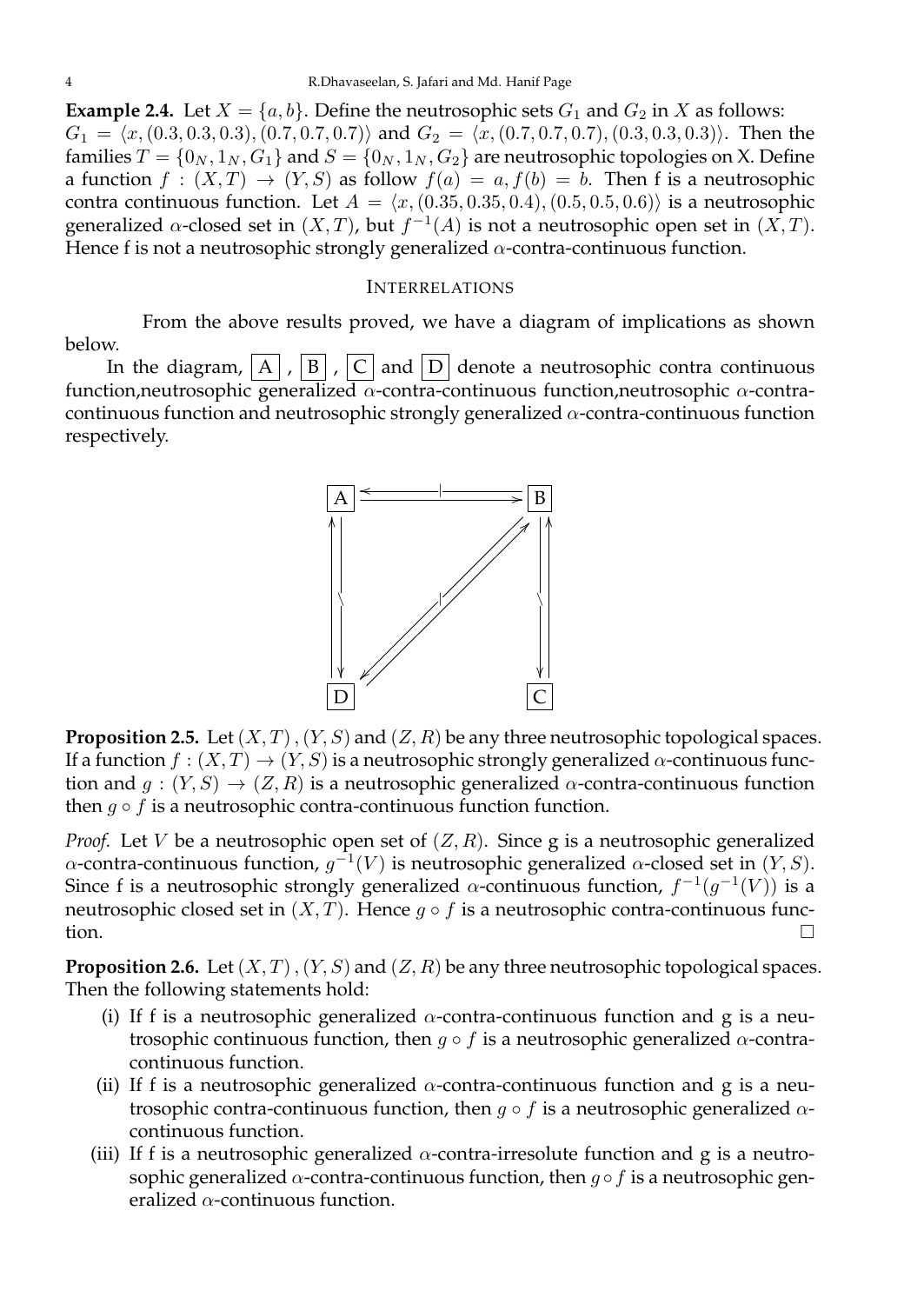(iv) If f is a neutrosophic generalized  $\alpha$ -irresolute function and g is a neutrosophic generalized  $\alpha$ -contra-continuous function, then  $q \circ f$  is a neutrosophic generalized  $\alpha$ -contra-continuous function.

*Proof.*

- (i) Let B be a neutrosophic open set of  $(Z, R)$ . Since g is a neutrosophic continuous function,  $g^{-1}(B)$  is neutrosophic open set in  $(Y, S)$ . Since f is a neutrosophic generalized  $\alpha$ -contra-continuous function,  $f^{-1}(g^{-1}(B))$  is a neutrosophic generalized  $\alpha$ -closed set in  $(X, T)$ . Hence  $g \circ f$  is a neutrosophic generalized  $\alpha$ -contracontinuous function.
- (ii) Let B be a neutrosophic open set of  $(Z, R)$ . Since g is a neutrosophic contracontinuous function,  $g^{-1}(B)$  is neutrosophic closed set in  $(Y, S)$ . Since f is a neutrosophic generalized  $\alpha$ -contra-continuous function,  $f^{-1}(g^{-1}(B))$  is a neutrosophic generalized  $\alpha$ -open set in  $(X, T)$ . Hence  $g \circ f$  is a neutrosophic generalized  $\alpha$ continuous function.
- (iii) Let B be a neutrosophic open set of  $(Z, R)$ . Since g is a neutrosophic generalized  $\alpha$ -contra -continuous function,  $g^{-1}(B)$  is neutrosophic generalized  $\alpha$ -closed set in  $(Y, S)$ . Since f is a neutrosophic generalized  $\alpha$ -contra-irresolute function,  $f^{-1}(g^{-1}(B))$  is a neutrosophic generalized  $\alpha$ -open set in  $(X,T)$ . Hence  $g \circ f$  is a neutrosophic generalized  $\alpha$ -continuous function.
- (iv) Let B be a neutrosophic open set of  $(Z, R)$ . Since g is a neutrosophic generalized  $\alpha$ -contra -continuous function,  $g^{-1}(B)$  is neutrosophic generalized  $\alpha$ -closed set in (*Y*, *S*). Since f is a neutrosophic generalized  $\alpha$ -irresolute function,  $f^{-1}(g^{-1}(B))$  is a neutrosophic generalized  $\alpha$ -closed set in  $(X, T)$ . Hence  $g \circ f$  is a neutrosophic generalized  $\alpha$ -contra-continuous function.

 $\Box$ 

<span id="page-5-0"></span>**Definition 2.6.** Let  $(X, T)$  and  $(Y, S)$  be any two neutrosophic topological spaces. Let  $f : (X,T) \to (Y,S)$  be a function. The graph  $g : X \to X \times Y$  of f is defined by  $g(x) =$  $(x, f(x)), \forall x \in X.$ 

**Proposition 2.7.** Let  $(X, T)$  and  $(Y, S)$  be any two neutrosophic topological spaces. Let  $f: (X,T) \to (Y,S)$  be a function. If the graph  $g: X \to X \times Y$  of f is a neutrosophic generalized  $\alpha$ -contra-continuous function then f is also a neutrosophic generalized  $\alpha$ -contracontinuous function.

*Proof.* Let B be a neutrosophic closed set in  $(Y, S)$ . By definition [2.6.](#page-5-0),  $f^{-1}(B) = 1_N \cap I$  $f^{-1}(B) = g^{-1}(1_N \times B)$ . Since g is a neutrosophic generalized  $\alpha$ -contra-continuous function,  $g^{-1}(1_N \times B)$  is a neutrosophic generalized  $\alpha$ -open set in  $(X,T)$ . Now,  $f^{-1}(B)$  is a neutrosophic generalized  $α$ -open set in  $(X, T)$ . Hence f is a neutrosophic generalized  $\alpha$ -contra -continuous function.

**Proposition 2.8.** Let  $(X, T)$  and  $(Y, S)$  be any two neutrosophic topological spaces. Let  $f : (X,T) \to (Y,S)$  be a function. If the graph  $g : X \to X \times Y$  of f is a neutrosophic strongly generalized  $\alpha$ -contra-continuous function then f is also a neutrosophic strongly generalized  $\alpha$ -contra-continuous function.

*Proof.* Let B be a neutrosophic generalized  $\alpha$ -open set in  $(Y, S)$ . By definition [2.6.](#page-5-0),  $f^{-1}(B)$  =  $1_N \cap f^{-1}(B) = g^{-1}(1_N \times B)$ . Since g is a neutrosophic strongly generalized  $\alpha$ -contra-continuous function,  $g^{-1}(1_N \times B)$  is a neutrosophic closed set in  $(X, T)$ . Now,  $f^{-1}(B)$  is